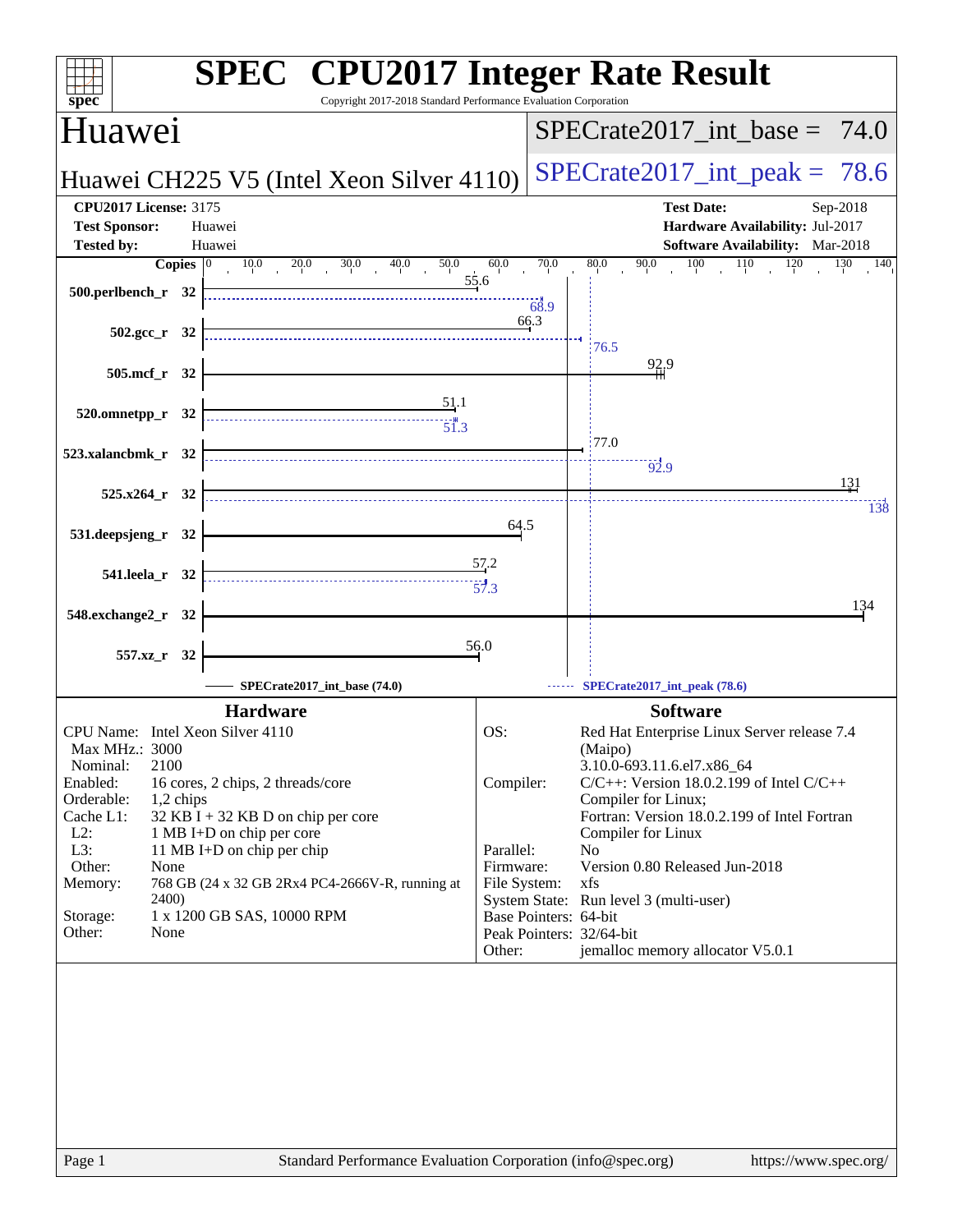

Copyright 2017-2018 Standard Performance Evaluation Corporation

#### Huawei

#### SPECrate2017 int\_base =  $74.0$

Huawei CH225 V5 (Intel Xeon Silver 4110) SPECrate  $2017$ \_int\_peak = 78.6

**[CPU2017 License:](http://www.spec.org/auto/cpu2017/Docs/result-fields.html#CPU2017License)** 3175 **[Test Date:](http://www.spec.org/auto/cpu2017/Docs/result-fields.html#TestDate)** Sep-2018 **[Test Sponsor:](http://www.spec.org/auto/cpu2017/Docs/result-fields.html#TestSponsor)** Huawei **[Hardware Availability:](http://www.spec.org/auto/cpu2017/Docs/result-fields.html#HardwareAvailability)** Jul-2017 **[Tested by:](http://www.spec.org/auto/cpu2017/Docs/result-fields.html#Testedby)** Huawei **[Software Availability:](http://www.spec.org/auto/cpu2017/Docs/result-fields.html#SoftwareAvailability)** Mar-2018

#### **[Results Table](http://www.spec.org/auto/cpu2017/Docs/result-fields.html#ResultsTable)**

|                    | <b>Base</b>                       |                |       |                | <b>Peak</b> |                |       |               |                |              |                |              |                |              |
|--------------------|-----------------------------------|----------------|-------|----------------|-------------|----------------|-------|---------------|----------------|--------------|----------------|--------------|----------------|--------------|
| <b>Benchmark</b>   | <b>Copies</b>                     | <b>Seconds</b> | Ratio | <b>Seconds</b> | Ratio       | <b>Seconds</b> | Ratio | <b>Copies</b> | <b>Seconds</b> | <b>Ratio</b> | <b>Seconds</b> | <b>Ratio</b> | <b>Seconds</b> | <b>Ratio</b> |
| $500$ .perlbench r | 32                                | 917            | 55.6  | 917            | 55.5        | 915            | 55.7  | 32            | 739            | 68.9         | 743            | 68.5         | 740            | 68.9         |
| 502.gcc_r          | 32                                | 683            | 66.4  | 683            | 66.3        | 683            | 66.3  | 32            | 592            | 76.5         | 592            | 76.5         | 591            | 76.7         |
| $505$ .mcf r       | 32                                | 552            | 93.6  | 557            | 92.9        | 562            | 92.1  | 32            | 552            | 93.6         | 557            | 92.9         | 562            | 92.1         |
| 520.omnetpp_r      | 32                                | 823            | 51.0  | 822            | 51.1        | 820            | 51.2  | 32            | 824            | 50.9         | 819            | 51.3         | 816            | 51.5         |
| 523.xalancbmk r    | 32                                | 439            | 77.0  | 439            | 77.0        | 440            | 76.8  | 32            | 364            | 92.9         | 364            | 92.7         | 364            | 92.9         |
| 525.x264 r         | 32                                | 426            | 131   | 422            | 133         | 427            | 131   | 32            | 405            | 138          | 405            | 138          | 405            | 138          |
| 531.deepsjeng_r    | 32                                | 568            | 64.5  | 568            | 64.5        | 569            | 64.5  | 32            | 568            | 64.5         | 568            | 64.5         | 569            | 64.5         |
| 541.leela r        | 32                                | 926            | 57.2  | 926            | 57.2        | 924            | 57.4  | 32            | 924            | 57.3         | 926            | 57.2         | 922            | 57.5         |
| 548.exchange2_r    | 32                                | 626            | 134   | 625            | 134         | 626            | 134   | 32            | 626            | 134          | 625            | 134          | 626            | 134          |
| 557.xz r           | 32                                | 619            | 55.8  | 616            | 56.1        | 617            | 56.0  | 32            | 619            | 55.8         | 616            | 56.1         | 617            | 56.0         |
|                    | $SPECrate2017$ int base =<br>74.0 |                |       |                |             |                |       |               |                |              |                |              |                |              |

**[SPECrate2017\\_int\\_peak =](http://www.spec.org/auto/cpu2017/Docs/result-fields.html#SPECrate2017intpeak) 78.6**

Results appear in the [order in which they were run.](http://www.spec.org/auto/cpu2017/Docs/result-fields.html#RunOrder) Bold underlined text [indicates a median measurement.](http://www.spec.org/auto/cpu2017/Docs/result-fields.html#Median)

#### **[Submit Notes](http://www.spec.org/auto/cpu2017/Docs/result-fields.html#SubmitNotes)**

 The numactl mechanism was used to bind copies to processors. The config file option 'submit' was used to generate numactl commands to bind each copy to a specific processor. For details, please see the config file.

#### **[Operating System Notes](http://www.spec.org/auto/cpu2017/Docs/result-fields.html#OperatingSystemNotes)**

Stack size set to unlimited using "ulimit -s unlimited"

#### **[General Notes](http://www.spec.org/auto/cpu2017/Docs/result-fields.html#GeneralNotes)**

Environment variables set by runcpu before the start of the run: LD\_LIBRARY\_PATH = "/spec2017/lib/ia32:/spec2017/lib/intel64:/spec2017/je5.0.1-32:/spec2017/je5.0.1-64" Binaries compiled on a system with 1x Intel Core i7-6700K CPU + 32GB RAM memory using Redhat Enterprise Linux 7.5 Transparent Huge Pages enabled by default Prior to runcpu invocation Filesystem page cache synced and cleared with: sync; echo 3> /proc/sys/vm/drop\_caches runcpu command invoked through numactl i.e.: numactl --interleave=all runcpu <etc> Yes: The test sponsor attests, as of date of publication, that CVE-2017-5754 (Meltdown) is mitigated in the system as tested and documented. Yes: The test sponsor attests, as of date of publication, that CVE-2017-5753 (Spectre variant 1) is mitigated in the system as tested and documented. Yes: The test sponsor attests, as of date of publication, that CVE-2017-5715 (Spectre variant 2) is mitigated in the system as tested and documented.

**(Continued on next page)**

| Page 2<br>Standard Performance Evaluation Corporation (info@spec.org) | https://www.spec.org/ |
|-----------------------------------------------------------------------|-----------------------|
|-----------------------------------------------------------------------|-----------------------|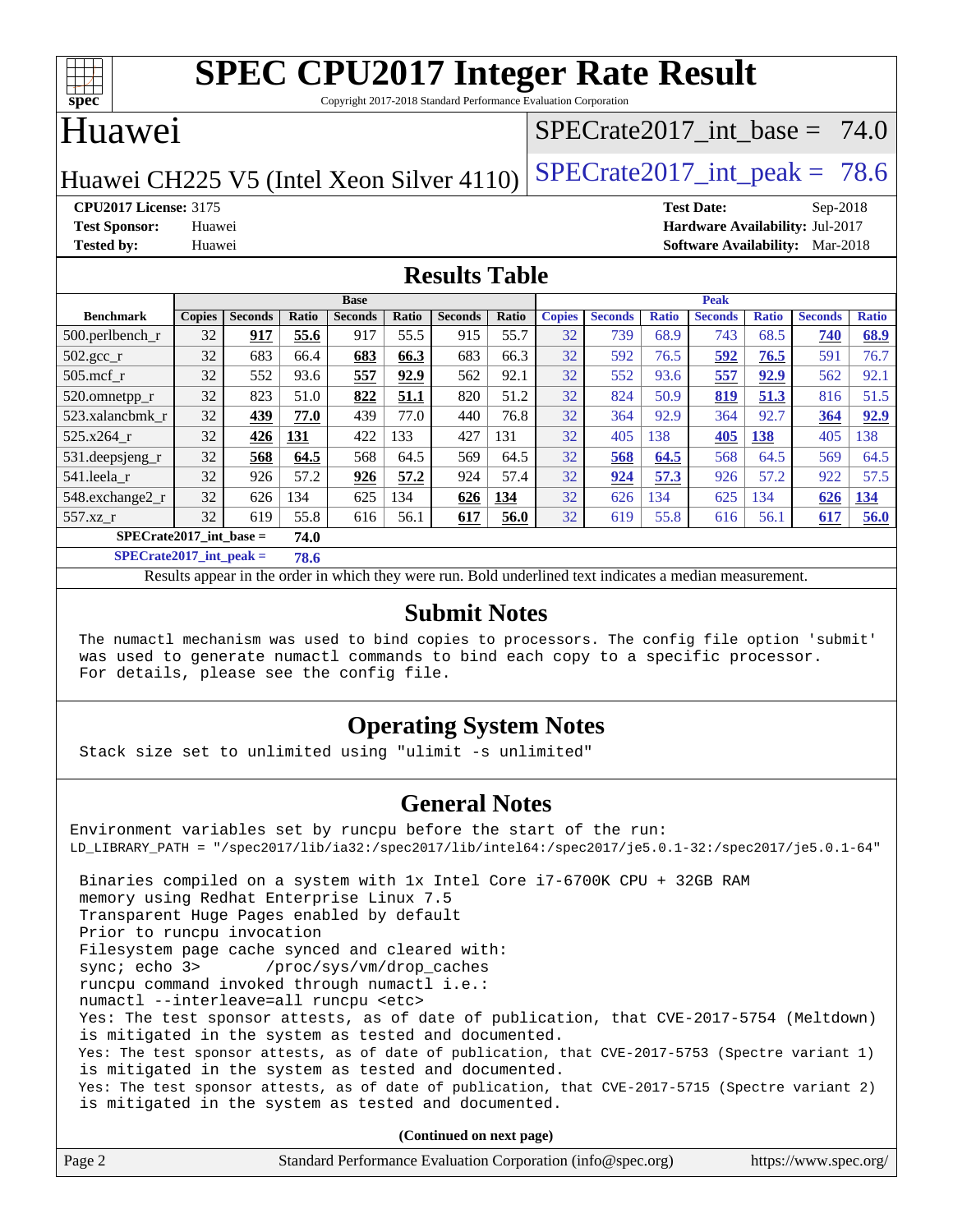| $spec^*$                                                                                                                                                                                                                                                                                                                                                                                                                        | Copyright 2017-2018 Standard Performance Evaluation Corporation                                                                                                       | <b>SPEC CPU2017 Integer Rate Result</b>      |                                                                                       |
|---------------------------------------------------------------------------------------------------------------------------------------------------------------------------------------------------------------------------------------------------------------------------------------------------------------------------------------------------------------------------------------------------------------------------------|-----------------------------------------------------------------------------------------------------------------------------------------------------------------------|----------------------------------------------|---------------------------------------------------------------------------------------|
| Huawei                                                                                                                                                                                                                                                                                                                                                                                                                          |                                                                                                                                                                       | $SPECrate2017$ int base = 74.0               |                                                                                       |
| Huawei CH225 V5 (Intel Xeon Silver 4110)                                                                                                                                                                                                                                                                                                                                                                                        |                                                                                                                                                                       | $SPECrate2017\_int\_peak = 78.6$             |                                                                                       |
| <b>CPU2017 License: 3175</b><br><b>Test Sponsor:</b><br>Huawei<br><b>Tested by:</b><br>Huawei                                                                                                                                                                                                                                                                                                                                   |                                                                                                                                                                       | <b>Test Date:</b>                            | Sep-2018<br>Hardware Availability: Jul-2017<br><b>Software Availability:</b> Mar-2018 |
|                                                                                                                                                                                                                                                                                                                                                                                                                                 |                                                                                                                                                                       |                                              |                                                                                       |
| jemalloc, a general purpose malloc implementation<br>built with the RedHat Enterprise 7.5, and the system compiler gcc 4.8.5<br>sources available from jemalloc.net or https://github.com/jemalloc/jemalloc/releases                                                                                                                                                                                                            | <b>General Notes (Continued)</b>                                                                                                                                      |                                              |                                                                                       |
|                                                                                                                                                                                                                                                                                                                                                                                                                                 | <b>Platform Notes</b>                                                                                                                                                 |                                              |                                                                                       |
| BIOS configuration:<br>Power Policy Set to Performance<br>XPT Prefetch Set to Enabled<br>Sysinfo program /spec2017/bin/sysinfo<br>Rev: r5797 of 2017-06-14 96c45e4568ad54c135fd618bcc091c0f<br>running on localhost.localdomain Mon Sep 3 18:06:05 2018<br>SUT (System Under Test) info as seen by some common utilities.<br>For more information on this section, see<br>https://www.spec.org/cpu2017/Docs/config.html#sysinfo |                                                                                                                                                                       |                                              |                                                                                       |
| From /proc/cpuinfo<br>model name : Intel(R) Xeon(R) Silver 4110 CPU @ 2.10GHz<br>"physical id"s (chips)<br>2<br>32 "processors"<br>cores, siblings (Caution: counting these is hw and system dependent. The following<br>excerpts from /proc/cpuinfo might not be reliable. Use with caution.)<br>cpu cores : 8<br>siblings : 16<br>physical 0: cores 0 1 2 3 4 5 6 7<br>physical 1: cores 0 1 2 3 4 5 6 7                      |                                                                                                                                                                       |                                              |                                                                                       |
| From 1scpu:<br>Architecture:<br>$CPU$ op-mode( $s$ ):<br>Byte Order:<br>CPU(s):<br>On-line CPU(s) list:<br>Thread(s) per core:<br>$Core(s)$ per socket:<br>Socket(s):<br>NUMA $node(s):$<br>Vendor ID:<br>CPU family:<br>Model:<br>Model name:<br>Stepping:<br>CPU MHz:<br>BogoMIPS:<br>Virtualization:                                                                                                                         | x86_64<br>$32$ -bit, $64$ -bit<br>Little Endian<br>32<br>$0 - 31$<br>2<br>8<br>2<br>$\overline{2}$<br>GenuineIntel<br>6<br>85<br>4<br>2100.000<br>4200.00<br>$VT - x$ | $Intel(R) Xeon(R) Silver 4110 CPU @ 2.10GHz$ |                                                                                       |
|                                                                                                                                                                                                                                                                                                                                                                                                                                 | (Continued on next page)                                                                                                                                              |                                              |                                                                                       |
| Page 3                                                                                                                                                                                                                                                                                                                                                                                                                          | Standard Performance Evaluation Corporation (info@spec.org)                                                                                                           |                                              | https://www.spec.org/                                                                 |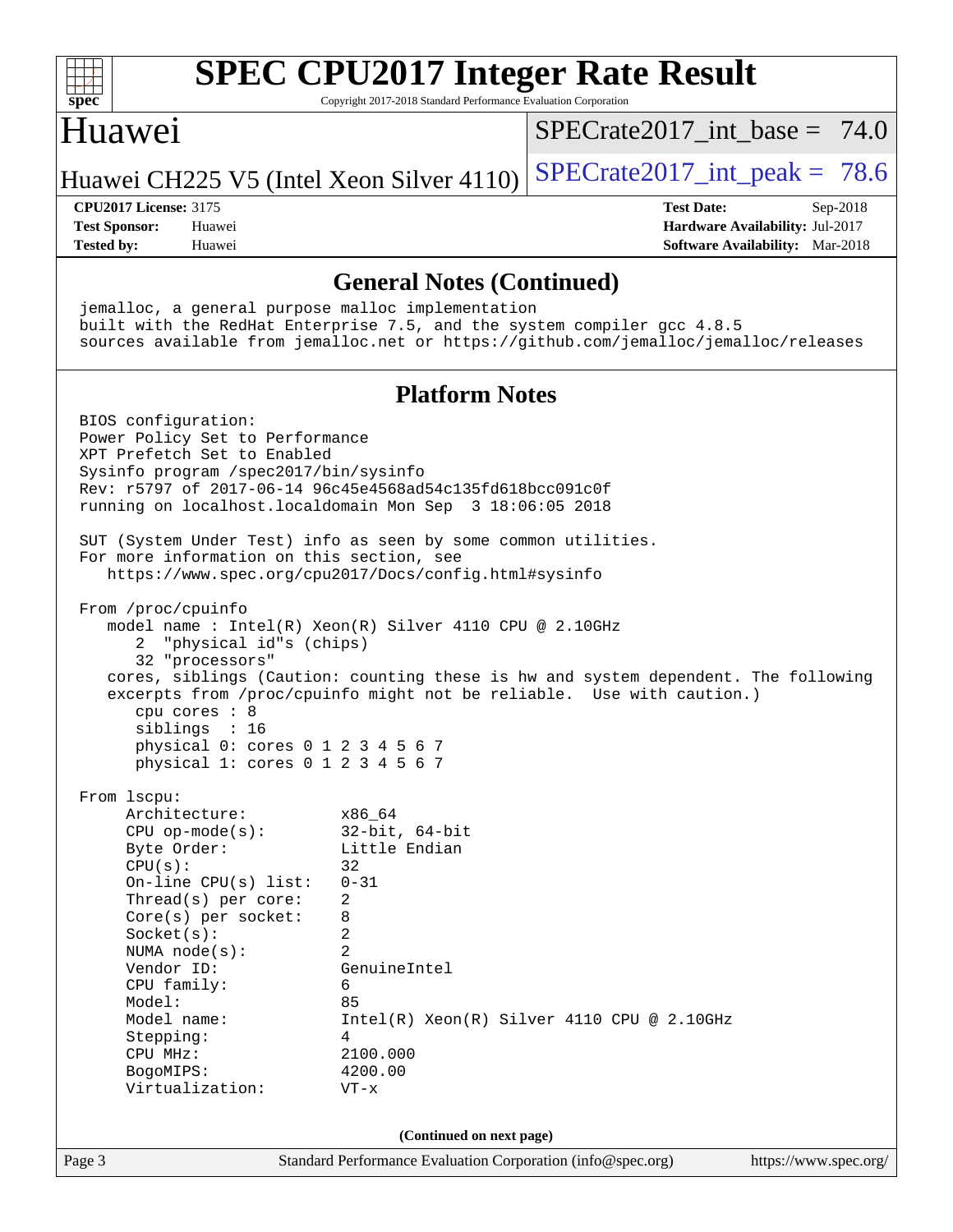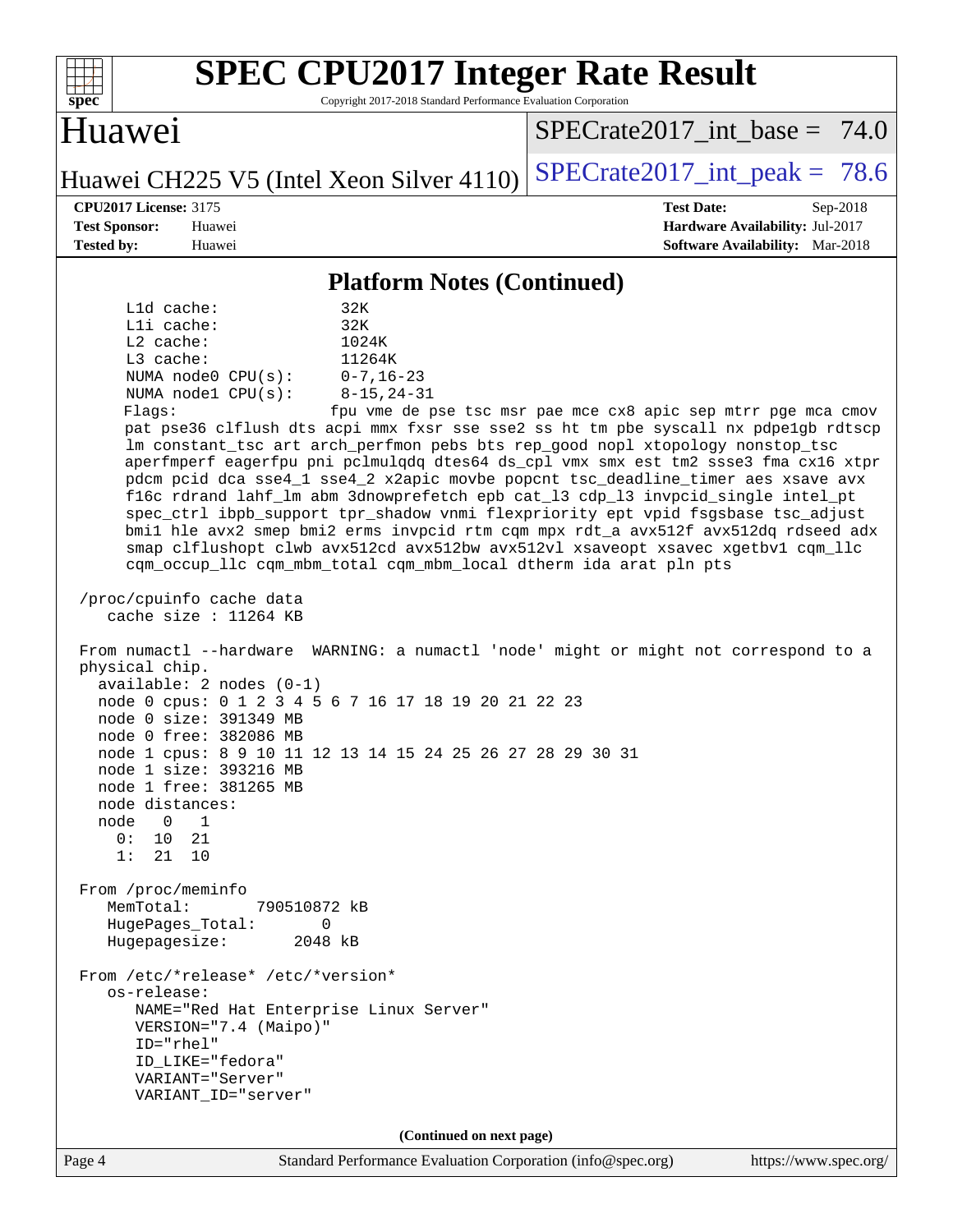| <b>SPEC CPU2017 Integer Rate Result</b><br>$spec^*$<br>Copyright 2017-2018 Standard Performance Evaluation Corporation                                                                                                                                                                                                                                                                                                                                                                                                                                                                                                                                                                                                                                                                                                                                                                                                                                                                                                                                                                  |                                                                                                            |
|-----------------------------------------------------------------------------------------------------------------------------------------------------------------------------------------------------------------------------------------------------------------------------------------------------------------------------------------------------------------------------------------------------------------------------------------------------------------------------------------------------------------------------------------------------------------------------------------------------------------------------------------------------------------------------------------------------------------------------------------------------------------------------------------------------------------------------------------------------------------------------------------------------------------------------------------------------------------------------------------------------------------------------------------------------------------------------------------|------------------------------------------------------------------------------------------------------------|
| Huawei                                                                                                                                                                                                                                                                                                                                                                                                                                                                                                                                                                                                                                                                                                                                                                                                                                                                                                                                                                                                                                                                                  | $SPECTate2017$ _int_base = 74.0                                                                            |
| Huawei CH225 V5 (Intel Xeon Silver 4110)                                                                                                                                                                                                                                                                                                                                                                                                                                                                                                                                                                                                                                                                                                                                                                                                                                                                                                                                                                                                                                                | $SPECrate2017\_int\_peak = 78.6$                                                                           |
| <b>CPU2017 License: 3175</b><br><b>Test Sponsor:</b><br>Huawei<br><b>Tested by:</b><br>Huawei                                                                                                                                                                                                                                                                                                                                                                                                                                                                                                                                                                                                                                                                                                                                                                                                                                                                                                                                                                                           | <b>Test Date:</b><br>Sep-2018<br>Hardware Availability: Jul-2017<br><b>Software Availability:</b> Mar-2018 |
| <b>Platform Notes (Continued)</b>                                                                                                                                                                                                                                                                                                                                                                                                                                                                                                                                                                                                                                                                                                                                                                                                                                                                                                                                                                                                                                                       |                                                                                                            |
| VERSION_ID="7.4"<br>PRETTY_NAME="Red Hat Enterprise Linux Server 7.4 (Maipo)"<br>redhat-release: Red Hat Enterprise Linux Server release 7.4 (Maipo)<br>system-release: Red Hat Enterprise Linux Server release 7.4 (Maipo)<br>system-release-cpe: cpe:/o:redhat:enterprise_linux:7.4:ga:server<br>$uname -a$ :<br>Linux localhost.localdomain 3.10.0-693.11.6.el7.x86_64 #1 SMP Thu Dec 28 14:23:39 EST<br>2017 x86_64 x86_64 x86_64 GNU/Linux<br>run-level $3$ Sep $3$ 18:04<br>SPEC is set to: /spec2017<br>Filesystem<br>Type Size Used Avail Use% Mounted on<br>/dev/sda2<br>xfs<br>720G<br>66G 655G 10% /<br>Additional information from dmidecode follows. WARNING: Use caution when you interpret<br>this section. The 'dmidecode' program reads system data which is "intended to allow<br>hardware to be accurately determined", but the intent may not be met, as there are<br>frequent changes to hardware, firmware, and the "DMTF SMBIOS" standard.<br>BIOS INSYDE Corp. 0.80 06/27/2018<br>Memory:<br>24x Samsung M393A4K40BB2-CTD 32 GB 2 rank 2666, configured at 2400 |                                                                                                            |
| (End of data from sysinfo program)                                                                                                                                                                                                                                                                                                                                                                                                                                                                                                                                                                                                                                                                                                                                                                                                                                                                                                                                                                                                                                                      |                                                                                                            |
| <b>Compiler Version Notes</b>                                                                                                                                                                                                                                                                                                                                                                                                                                                                                                                                                                                                                                                                                                                                                                                                                                                                                                                                                                                                                                                           |                                                                                                            |
| 500.perlbench_r(base) 502.gcc_r(base) 505.mcf_r(base) 525.x264_r(base)<br>CC.<br>$557. xz_r(base)$<br>icc (ICC) 18.0.2 20180210<br>Copyright (C) 1985-2018 Intel Corporation. All rights reserved.                                                                                                                                                                                                                                                                                                                                                                                                                                                                                                                                                                                                                                                                                                                                                                                                                                                                                      |                                                                                                            |
| $500. perlbench_r (peak) 502. gcc_r (peak) 505. mcf_r (peak) 525. x264_r (peak)$<br>CC.<br>$557. xz_r (peak)$                                                                                                                                                                                                                                                                                                                                                                                                                                                                                                                                                                                                                                                                                                                                                                                                                                                                                                                                                                           |                                                                                                            |
| icc (ICC) 18.0.2 20180210<br>Copyright (C) 1985-2018 Intel Corporation. All rights reserved.                                                                                                                                                                                                                                                                                                                                                                                                                                                                                                                                                                                                                                                                                                                                                                                                                                                                                                                                                                                            |                                                                                                            |
| CXXC $520.\text{omnetpp_r(base)}$ $523.\text{xalancbmk_r(base)}$ $531.\text{deepsjeng_r(base)}$                                                                                                                                                                                                                                                                                                                                                                                                                                                                                                                                                                                                                                                                                                                                                                                                                                                                                                                                                                                         |                                                                                                            |
| (Continued on next page)                                                                                                                                                                                                                                                                                                                                                                                                                                                                                                                                                                                                                                                                                                                                                                                                                                                                                                                                                                                                                                                                |                                                                                                            |
| Page 5<br>Standard Performance Evaluation Corporation (info@spec.org)                                                                                                                                                                                                                                                                                                                                                                                                                                                                                                                                                                                                                                                                                                                                                                                                                                                                                                                                                                                                                   | https://www.spec.org/                                                                                      |
|                                                                                                                                                                                                                                                                                                                                                                                                                                                                                                                                                                                                                                                                                                                                                                                                                                                                                                                                                                                                                                                                                         |                                                                                                            |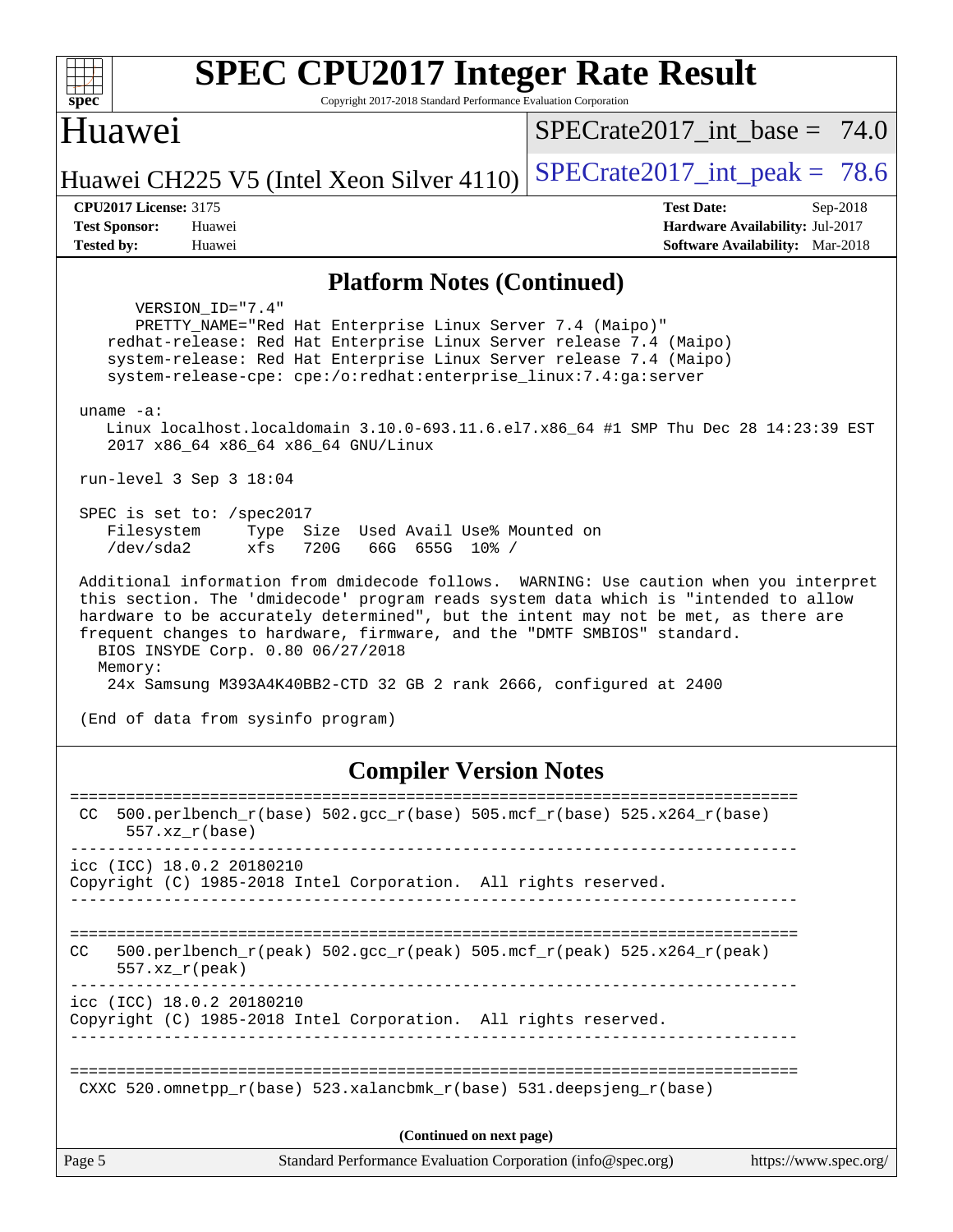| spec |  |  |  |
|------|--|--|--|

Copyright 2017-2018 Standard Performance Evaluation Corporation

#### Huawei

[SPECrate2017\\_int\\_base =](http://www.spec.org/auto/cpu2017/Docs/result-fields.html#SPECrate2017intbase) 74.0

Huawei CH225 V5 (Intel Xeon Silver 4110) SPECrate  $2017$ \_int\_peak = 78.6

**[CPU2017 License:](http://www.spec.org/auto/cpu2017/Docs/result-fields.html#CPU2017License)** 3175 **[Test Date:](http://www.spec.org/auto/cpu2017/Docs/result-fields.html#TestDate)** Sep-2018 **[Test Sponsor:](http://www.spec.org/auto/cpu2017/Docs/result-fields.html#TestSponsor)** Huawei **[Hardware Availability:](http://www.spec.org/auto/cpu2017/Docs/result-fields.html#HardwareAvailability)** Jul-2017 **[Tested by:](http://www.spec.org/auto/cpu2017/Docs/result-fields.html#Testedby)** Huawei **[Software Availability:](http://www.spec.org/auto/cpu2017/Docs/result-fields.html#SoftwareAvailability)** Mar-2018

#### **[Compiler Version Notes \(Continued\)](http://www.spec.org/auto/cpu2017/Docs/result-fields.html#CompilerVersionNotes)**

|  |  |  | $541.$ leela r(base) |
|--|--|--|----------------------|
|--|--|--|----------------------|

----------------------------------------------------------------------------- icpc (ICC) 18.0.2 20180210 Copyright (C) 1985-2018 Intel Corporation. All rights reserved. ------------------------------------------------------------------------------

|  | CXXC 520.omnetpp_r(peak) 523.xalancbmk_r(peak) 531.deepsjeng_r(peak) |  |
|--|----------------------------------------------------------------------|--|

541.leela\_r(peak)

----------------------------------------------------------------------------- icpc (ICC) 18.0.2 20180210

Copyright (C) 1985-2018 Intel Corporation. All rights reserved. ------------------------------------------------------------------------------

| FC 548.exchange2 r(base) |  |  |
|--------------------------|--|--|

----------------------------------------------------------------------------- ifort (IFORT) 18.0.2 20180210

Copyright (C) 1985-2018 Intel Corporation. All rights reserved. ------------------------------------------------------------------------------

============================================================================== FC 548.exchange2\_r(peak) ----------------------------------------------------------------------------- ifort (IFORT) 18.0.2 20180210 Copyright (C) 1985-2018 Intel Corporation. All rights reserved. ------------------------------------------------------------------------------

## **[Base Compiler Invocation](http://www.spec.org/auto/cpu2017/Docs/result-fields.html#BaseCompilerInvocation)**

[C benchmarks](http://www.spec.org/auto/cpu2017/Docs/result-fields.html#Cbenchmarks): [icc -m64 -std=c11](http://www.spec.org/cpu2017/results/res2018q4/cpu2017-20180911-08841.flags.html#user_CCbase_intel_icc_64bit_c11_33ee0cdaae7deeeab2a9725423ba97205ce30f63b9926c2519791662299b76a0318f32ddfffdc46587804de3178b4f9328c46fa7c2b0cd779d7a61945c91cd35)

[C++ benchmarks:](http://www.spec.org/auto/cpu2017/Docs/result-fields.html#CXXbenchmarks) [icpc -m64](http://www.spec.org/cpu2017/results/res2018q4/cpu2017-20180911-08841.flags.html#user_CXXbase_intel_icpc_64bit_4ecb2543ae3f1412ef961e0650ca070fec7b7afdcd6ed48761b84423119d1bf6bdf5cad15b44d48e7256388bc77273b966e5eb805aefd121eb22e9299b2ec9d9)

[Fortran benchmarks](http://www.spec.org/auto/cpu2017/Docs/result-fields.html#Fortranbenchmarks): [ifort -m64](http://www.spec.org/cpu2017/results/res2018q4/cpu2017-20180911-08841.flags.html#user_FCbase_intel_ifort_64bit_24f2bb282fbaeffd6157abe4f878425411749daecae9a33200eee2bee2fe76f3b89351d69a8130dd5949958ce389cf37ff59a95e7a40d588e8d3a57e0c3fd751)

## **[Base Portability Flags](http://www.spec.org/auto/cpu2017/Docs/result-fields.html#BasePortabilityFlags)**

 500.perlbench\_r: [-DSPEC\\_LP64](http://www.spec.org/cpu2017/results/res2018q4/cpu2017-20180911-08841.flags.html#b500.perlbench_r_basePORTABILITY_DSPEC_LP64) [-DSPEC\\_LINUX\\_X64](http://www.spec.org/cpu2017/results/res2018q4/cpu2017-20180911-08841.flags.html#b500.perlbench_r_baseCPORTABILITY_DSPEC_LINUX_X64) 502.gcc\_r: [-DSPEC\\_LP64](http://www.spec.org/cpu2017/results/res2018q4/cpu2017-20180911-08841.flags.html#suite_basePORTABILITY502_gcc_r_DSPEC_LP64)

**(Continued on next page)**

Page 6 Standard Performance Evaluation Corporation [\(info@spec.org\)](mailto:info@spec.org) <https://www.spec.org/>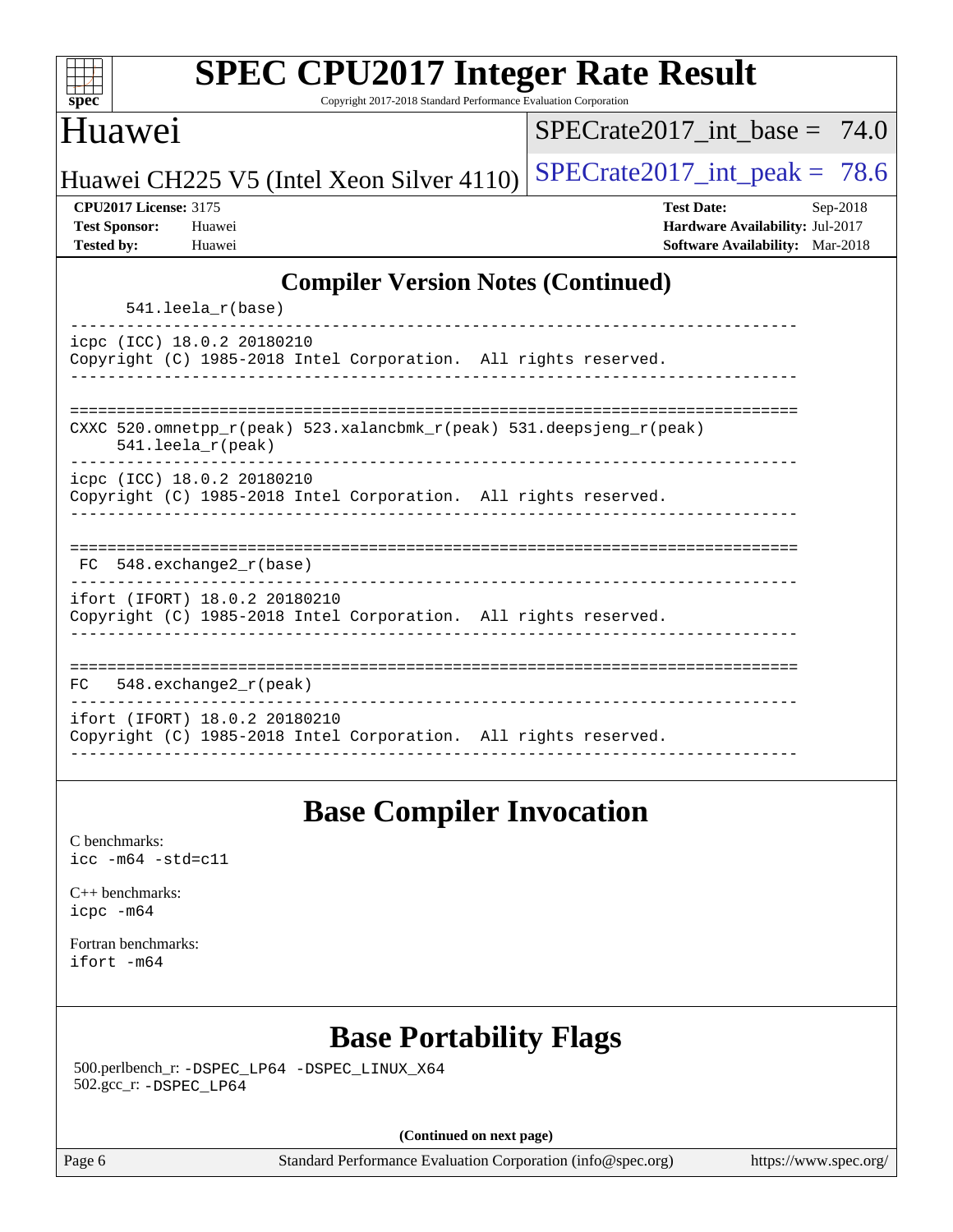

Copyright 2017-2018 Standard Performance Evaluation Corporation

### Huawei

SPECrate2017 int\_base =  $74.0$ 

Huawei CH225 V5 (Intel Xeon Silver 4110) SPECrate  $2017$ \_int\_peak = 78.6

**[Tested by:](http://www.spec.org/auto/cpu2017/Docs/result-fields.html#Testedby)** Huawei **[Software Availability:](http://www.spec.org/auto/cpu2017/Docs/result-fields.html#SoftwareAvailability)** Mar-2018

**[CPU2017 License:](http://www.spec.org/auto/cpu2017/Docs/result-fields.html#CPU2017License)** 3175 **[Test Date:](http://www.spec.org/auto/cpu2017/Docs/result-fields.html#TestDate)** Sep-2018 **[Test Sponsor:](http://www.spec.org/auto/cpu2017/Docs/result-fields.html#TestSponsor)** Huawei **[Hardware Availability:](http://www.spec.org/auto/cpu2017/Docs/result-fields.html#HardwareAvailability)** Jul-2017

## **[Base Portability Flags \(Continued\)](http://www.spec.org/auto/cpu2017/Docs/result-fields.html#BasePortabilityFlags)**

 505.mcf\_r: [-DSPEC\\_LP64](http://www.spec.org/cpu2017/results/res2018q4/cpu2017-20180911-08841.flags.html#suite_basePORTABILITY505_mcf_r_DSPEC_LP64) 520.omnetpp\_r: [-DSPEC\\_LP64](http://www.spec.org/cpu2017/results/res2018q4/cpu2017-20180911-08841.flags.html#suite_basePORTABILITY520_omnetpp_r_DSPEC_LP64) 523.xalancbmk\_r: [-DSPEC\\_LP64](http://www.spec.org/cpu2017/results/res2018q4/cpu2017-20180911-08841.flags.html#suite_basePORTABILITY523_xalancbmk_r_DSPEC_LP64) [-DSPEC\\_LINUX](http://www.spec.org/cpu2017/results/res2018q4/cpu2017-20180911-08841.flags.html#b523.xalancbmk_r_baseCXXPORTABILITY_DSPEC_LINUX) 525.x264\_r: [-DSPEC\\_LP64](http://www.spec.org/cpu2017/results/res2018q4/cpu2017-20180911-08841.flags.html#suite_basePORTABILITY525_x264_r_DSPEC_LP64) 531.deepsjeng\_r: [-DSPEC\\_LP64](http://www.spec.org/cpu2017/results/res2018q4/cpu2017-20180911-08841.flags.html#suite_basePORTABILITY531_deepsjeng_r_DSPEC_LP64) 541.leela\_r: [-DSPEC\\_LP64](http://www.spec.org/cpu2017/results/res2018q4/cpu2017-20180911-08841.flags.html#suite_basePORTABILITY541_leela_r_DSPEC_LP64) 548.exchange2\_r: [-DSPEC\\_LP64](http://www.spec.org/cpu2017/results/res2018q4/cpu2017-20180911-08841.flags.html#suite_basePORTABILITY548_exchange2_r_DSPEC_LP64) 557.xz\_r: [-DSPEC\\_LP64](http://www.spec.org/cpu2017/results/res2018q4/cpu2017-20180911-08841.flags.html#suite_basePORTABILITY557_xz_r_DSPEC_LP64)

#### **[Base Optimization Flags](http://www.spec.org/auto/cpu2017/Docs/result-fields.html#BaseOptimizationFlags)**

[C benchmarks](http://www.spec.org/auto/cpu2017/Docs/result-fields.html#Cbenchmarks):

[-Wl,-z,muldefs](http://www.spec.org/cpu2017/results/res2018q4/cpu2017-20180911-08841.flags.html#user_CCbase_link_force_multiple1_b4cbdb97b34bdee9ceefcfe54f4c8ea74255f0b02a4b23e853cdb0e18eb4525ac79b5a88067c842dd0ee6996c24547a27a4b99331201badda8798ef8a743f577) [-xCORE-AVX2](http://www.spec.org/cpu2017/results/res2018q4/cpu2017-20180911-08841.flags.html#user_CCbase_f-xCORE-AVX2) [-ipo](http://www.spec.org/cpu2017/results/res2018q4/cpu2017-20180911-08841.flags.html#user_CCbase_f-ipo) [-O3](http://www.spec.org/cpu2017/results/res2018q4/cpu2017-20180911-08841.flags.html#user_CCbase_f-O3) [-no-prec-div](http://www.spec.org/cpu2017/results/res2018q4/cpu2017-20180911-08841.flags.html#user_CCbase_f-no-prec-div) [-qopt-mem-layout-trans=3](http://www.spec.org/cpu2017/results/res2018q4/cpu2017-20180911-08841.flags.html#user_CCbase_f-qopt-mem-layout-trans_de80db37974c74b1f0e20d883f0b675c88c3b01e9d123adea9b28688d64333345fb62bc4a798493513fdb68f60282f9a726aa07f478b2f7113531aecce732043) [-L/usr/local/je5.0.1-64/lib](http://www.spec.org/cpu2017/results/res2018q4/cpu2017-20180911-08841.flags.html#user_CCbase_jemalloc_link_path64_4b10a636b7bce113509b17f3bd0d6226c5fb2346b9178c2d0232c14f04ab830f976640479e5c33dc2bcbbdad86ecfb6634cbbd4418746f06f368b512fced5394) [-ljemalloc](http://www.spec.org/cpu2017/results/res2018q4/cpu2017-20180911-08841.flags.html#user_CCbase_jemalloc_link_lib_d1249b907c500fa1c0672f44f562e3d0f79738ae9e3c4a9c376d49f265a04b9c99b167ecedbf6711b3085be911c67ff61f150a17b3472be731631ba4d0471706)

[C++ benchmarks:](http://www.spec.org/auto/cpu2017/Docs/result-fields.html#CXXbenchmarks)

[-Wl,-z,muldefs](http://www.spec.org/cpu2017/results/res2018q4/cpu2017-20180911-08841.flags.html#user_CXXbase_link_force_multiple1_b4cbdb97b34bdee9ceefcfe54f4c8ea74255f0b02a4b23e853cdb0e18eb4525ac79b5a88067c842dd0ee6996c24547a27a4b99331201badda8798ef8a743f577) [-xCORE-AVX2](http://www.spec.org/cpu2017/results/res2018q4/cpu2017-20180911-08841.flags.html#user_CXXbase_f-xCORE-AVX2) [-ipo](http://www.spec.org/cpu2017/results/res2018q4/cpu2017-20180911-08841.flags.html#user_CXXbase_f-ipo) [-O3](http://www.spec.org/cpu2017/results/res2018q4/cpu2017-20180911-08841.flags.html#user_CXXbase_f-O3) [-no-prec-div](http://www.spec.org/cpu2017/results/res2018q4/cpu2017-20180911-08841.flags.html#user_CXXbase_f-no-prec-div) [-qopt-mem-layout-trans=3](http://www.spec.org/cpu2017/results/res2018q4/cpu2017-20180911-08841.flags.html#user_CXXbase_f-qopt-mem-layout-trans_de80db37974c74b1f0e20d883f0b675c88c3b01e9d123adea9b28688d64333345fb62bc4a798493513fdb68f60282f9a726aa07f478b2f7113531aecce732043) [-L/usr/local/je5.0.1-64/lib](http://www.spec.org/cpu2017/results/res2018q4/cpu2017-20180911-08841.flags.html#user_CXXbase_jemalloc_link_path64_4b10a636b7bce113509b17f3bd0d6226c5fb2346b9178c2d0232c14f04ab830f976640479e5c33dc2bcbbdad86ecfb6634cbbd4418746f06f368b512fced5394) [-ljemalloc](http://www.spec.org/cpu2017/results/res2018q4/cpu2017-20180911-08841.flags.html#user_CXXbase_jemalloc_link_lib_d1249b907c500fa1c0672f44f562e3d0f79738ae9e3c4a9c376d49f265a04b9c99b167ecedbf6711b3085be911c67ff61f150a17b3472be731631ba4d0471706)

#### [Fortran benchmarks](http://www.spec.org/auto/cpu2017/Docs/result-fields.html#Fortranbenchmarks):

[-Wl,-z,muldefs](http://www.spec.org/cpu2017/results/res2018q4/cpu2017-20180911-08841.flags.html#user_FCbase_link_force_multiple1_b4cbdb97b34bdee9ceefcfe54f4c8ea74255f0b02a4b23e853cdb0e18eb4525ac79b5a88067c842dd0ee6996c24547a27a4b99331201badda8798ef8a743f577) [-xCORE-AVX2](http://www.spec.org/cpu2017/results/res2018q4/cpu2017-20180911-08841.flags.html#user_FCbase_f-xCORE-AVX2) [-ipo](http://www.spec.org/cpu2017/results/res2018q4/cpu2017-20180911-08841.flags.html#user_FCbase_f-ipo) [-O3](http://www.spec.org/cpu2017/results/res2018q4/cpu2017-20180911-08841.flags.html#user_FCbase_f-O3) [-no-prec-div](http://www.spec.org/cpu2017/results/res2018q4/cpu2017-20180911-08841.flags.html#user_FCbase_f-no-prec-div) [-qopt-mem-layout-trans=3](http://www.spec.org/cpu2017/results/res2018q4/cpu2017-20180911-08841.flags.html#user_FCbase_f-qopt-mem-layout-trans_de80db37974c74b1f0e20d883f0b675c88c3b01e9d123adea9b28688d64333345fb62bc4a798493513fdb68f60282f9a726aa07f478b2f7113531aecce732043) [-nostandard-realloc-lhs](http://www.spec.org/cpu2017/results/res2018q4/cpu2017-20180911-08841.flags.html#user_FCbase_f_2003_std_realloc_82b4557e90729c0f113870c07e44d33d6f5a304b4f63d4c15d2d0f1fab99f5daaed73bdb9275d9ae411527f28b936061aa8b9c8f2d63842963b95c9dd6426b8a) [-L/usr/local/je5.0.1-64/lib](http://www.spec.org/cpu2017/results/res2018q4/cpu2017-20180911-08841.flags.html#user_FCbase_jemalloc_link_path64_4b10a636b7bce113509b17f3bd0d6226c5fb2346b9178c2d0232c14f04ab830f976640479e5c33dc2bcbbdad86ecfb6634cbbd4418746f06f368b512fced5394) [-ljemalloc](http://www.spec.org/cpu2017/results/res2018q4/cpu2017-20180911-08841.flags.html#user_FCbase_jemalloc_link_lib_d1249b907c500fa1c0672f44f562e3d0f79738ae9e3c4a9c376d49f265a04b9c99b167ecedbf6711b3085be911c67ff61f150a17b3472be731631ba4d0471706)

## **[Peak Compiler Invocation](http://www.spec.org/auto/cpu2017/Docs/result-fields.html#PeakCompilerInvocation)**

[C benchmarks \(except as noted below\)](http://www.spec.org/auto/cpu2017/Docs/result-fields.html#Cbenchmarksexceptasnotedbelow): [icc -m64 -std=c11](http://www.spec.org/cpu2017/results/res2018q4/cpu2017-20180911-08841.flags.html#user_CCpeak_intel_icc_64bit_c11_33ee0cdaae7deeeab2a9725423ba97205ce30f63b9926c2519791662299b76a0318f32ddfffdc46587804de3178b4f9328c46fa7c2b0cd779d7a61945c91cd35)

502.gcc\_r: [icc -m32 -std=c11 -L/home/prasadj/specdev/IC18u2\\_Internal/lin\\_18\\_0\\_20180210/compiler/lib/ia32\\_lin](http://www.spec.org/cpu2017/results/res2018q4/cpu2017-20180911-08841.flags.html#user_peakCCLD502_gcc_r_intel_icc_a481ac844e7127046fad14d498c730a1848fa901fbbb2c3dfdd5e9fbbac777c8009953946d55d8b6afe8ed0da70dd2b4f8dedbdf7ab1ee211ba70d24a5d89f85)

[C++ benchmarks \(except as noted below\):](http://www.spec.org/auto/cpu2017/Docs/result-fields.html#CXXbenchmarksexceptasnotedbelow) [icpc -m64](http://www.spec.org/cpu2017/results/res2018q4/cpu2017-20180911-08841.flags.html#user_CXXpeak_intel_icpc_64bit_4ecb2543ae3f1412ef961e0650ca070fec7b7afdcd6ed48761b84423119d1bf6bdf5cad15b44d48e7256388bc77273b966e5eb805aefd121eb22e9299b2ec9d9)

523.xalancbmk\_r: [icpc -m32 -L/home/prasadj/specdev/IC18u2\\_Internal/lin\\_18\\_0\\_20180210/compiler/lib/ia32\\_lin](http://www.spec.org/cpu2017/results/res2018q4/cpu2017-20180911-08841.flags.html#user_peakCXXLD523_xalancbmk_r_intel_icpc_c6d030cd79af6ea7d6fb64c57e8fe7ae8fe0b96fc5a3b3f4a10e3273b3d7fa9decd8263f6330cef23f751cb093a69fae84a2bf4c243500a8eed069248128076f)

[Fortran benchmarks](http://www.spec.org/auto/cpu2017/Docs/result-fields.html#Fortranbenchmarks): [ifort -m64](http://www.spec.org/cpu2017/results/res2018q4/cpu2017-20180911-08841.flags.html#user_FCpeak_intel_ifort_64bit_24f2bb282fbaeffd6157abe4f878425411749daecae9a33200eee2bee2fe76f3b89351d69a8130dd5949958ce389cf37ff59a95e7a40d588e8d3a57e0c3fd751)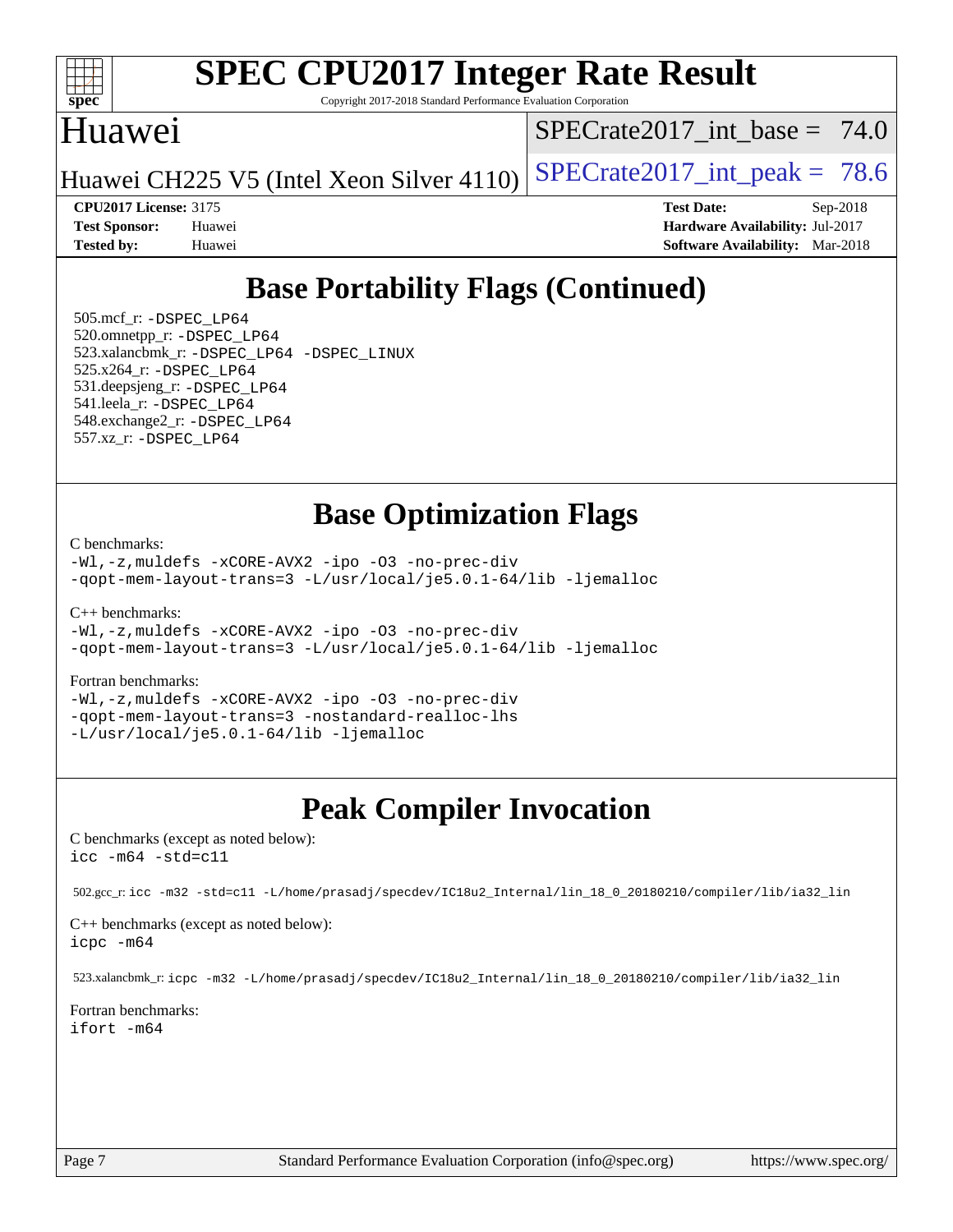

Copyright 2017-2018 Standard Performance Evaluation Corporation

### Huawei

SPECrate2017 int\_base =  $74.0$ 

Huawei CH225 V5 (Intel Xeon Silver 4110) SPECrate  $2017$ \_int\_peak = 78.6

**[Tested by:](http://www.spec.org/auto/cpu2017/Docs/result-fields.html#Testedby)** Huawei **[Software Availability:](http://www.spec.org/auto/cpu2017/Docs/result-fields.html#SoftwareAvailability)** Mar-2018

**[CPU2017 License:](http://www.spec.org/auto/cpu2017/Docs/result-fields.html#CPU2017License)** 3175 **[Test Date:](http://www.spec.org/auto/cpu2017/Docs/result-fields.html#TestDate)** Sep-2018 **[Test Sponsor:](http://www.spec.org/auto/cpu2017/Docs/result-fields.html#TestSponsor)** Huawei **[Hardware Availability:](http://www.spec.org/auto/cpu2017/Docs/result-fields.html#HardwareAvailability)** Jul-2017

## **[Peak Portability Flags](http://www.spec.org/auto/cpu2017/Docs/result-fields.html#PeakPortabilityFlags)**

 500.perlbench\_r: [-DSPEC\\_LP64](http://www.spec.org/cpu2017/results/res2018q4/cpu2017-20180911-08841.flags.html#b500.perlbench_r_peakPORTABILITY_DSPEC_LP64) [-DSPEC\\_LINUX\\_X64](http://www.spec.org/cpu2017/results/res2018q4/cpu2017-20180911-08841.flags.html#b500.perlbench_r_peakCPORTABILITY_DSPEC_LINUX_X64) 502.gcc\_r: [-D\\_FILE\\_OFFSET\\_BITS=64](http://www.spec.org/cpu2017/results/res2018q4/cpu2017-20180911-08841.flags.html#user_peakPORTABILITY502_gcc_r_file_offset_bits_64_5ae949a99b284ddf4e95728d47cb0843d81b2eb0e18bdfe74bbf0f61d0b064f4bda2f10ea5eb90e1dcab0e84dbc592acfc5018bc955c18609f94ddb8d550002c) 505.mcf\_r: [-DSPEC\\_LP64](http://www.spec.org/cpu2017/results/res2018q4/cpu2017-20180911-08841.flags.html#suite_peakPORTABILITY505_mcf_r_DSPEC_LP64) 520.omnetpp\_r: [-DSPEC\\_LP64](http://www.spec.org/cpu2017/results/res2018q4/cpu2017-20180911-08841.flags.html#suite_peakPORTABILITY520_omnetpp_r_DSPEC_LP64) 523.xalancbmk\_r: [-D\\_FILE\\_OFFSET\\_BITS=64](http://www.spec.org/cpu2017/results/res2018q4/cpu2017-20180911-08841.flags.html#user_peakPORTABILITY523_xalancbmk_r_file_offset_bits_64_5ae949a99b284ddf4e95728d47cb0843d81b2eb0e18bdfe74bbf0f61d0b064f4bda2f10ea5eb90e1dcab0e84dbc592acfc5018bc955c18609f94ddb8d550002c) [-DSPEC\\_LINUX](http://www.spec.org/cpu2017/results/res2018q4/cpu2017-20180911-08841.flags.html#b523.xalancbmk_r_peakCXXPORTABILITY_DSPEC_LINUX) 525.x264\_r: [-DSPEC\\_LP64](http://www.spec.org/cpu2017/results/res2018q4/cpu2017-20180911-08841.flags.html#suite_peakPORTABILITY525_x264_r_DSPEC_LP64) 531.deepsjeng\_r: [-DSPEC\\_LP64](http://www.spec.org/cpu2017/results/res2018q4/cpu2017-20180911-08841.flags.html#suite_peakPORTABILITY531_deepsjeng_r_DSPEC_LP64) 541.leela\_r: [-DSPEC\\_LP64](http://www.spec.org/cpu2017/results/res2018q4/cpu2017-20180911-08841.flags.html#suite_peakPORTABILITY541_leela_r_DSPEC_LP64) 548.exchange2\_r: [-DSPEC\\_LP64](http://www.spec.org/cpu2017/results/res2018q4/cpu2017-20180911-08841.flags.html#suite_peakPORTABILITY548_exchange2_r_DSPEC_LP64) 557.xz\_r: [-DSPEC\\_LP64](http://www.spec.org/cpu2017/results/res2018q4/cpu2017-20180911-08841.flags.html#suite_peakPORTABILITY557_xz_r_DSPEC_LP64)

## **[Peak Optimization Flags](http://www.spec.org/auto/cpu2017/Docs/result-fields.html#PeakOptimizationFlags)**

[C benchmarks](http://www.spec.org/auto/cpu2017/Docs/result-fields.html#Cbenchmarks):

```
 500.perlbench_r: -Wl,-z,muldefs -prof-gen(pass 1) -prof-use(pass 2) -ipo
-xCORE-AVX2 -O3 -no-prec-div -qopt-mem-layout-trans=3
-fno-strict-overflow -L/usr/local/je5.0.1-64/lib
-ljemalloc
 502.gcc_r: -Wl,-z,muldefs -prof-gen(pass 1) -prof-use(pass 2) -ipo
-xCORE-AVX2 -O3 -no-prec-div -qopt-mem-layout-trans=3
-L/usr/local/je5.0.1-32/lib -ljemalloc
505.\text{mcf}_r: basepeak = yes
 525.x264_r: -Wl,-z,muldefs -prof-gen(pass 1) -prof-use(pass 2) -ipo
-xCORE-AVX2 -O3 -no-prec-div -qopt-mem-layout-trans=3
-fno-alias -L/usr/local/je5.0.1-64/lib -ljemalloc
557.xz r: basepeak = yes
C++ benchmarks: 
 520.omnetpp_r: -Wl,-z,muldefs -prof-gen(pass 1) -prof-use(pass 2) -ipo
-xCORE-AVX2 -O3 -no-prec-div -qopt-mem-layout-trans=3
-L/usr/local/je5.0.1-64/lib -ljemalloc
 523.xalancbmk_r: -Wl,-z,muldefs -prof-gen(pass 1) -prof-use(pass 2) -ipo
-xCORE-AVX2 -O3 -no-prec-div -qopt-mem-layout-trans=3
-L/usr/local/je5.0.1-32/lib -ljemalloc
 531.deepsjeng_r: basepeak = yes
```
**(Continued on next page)**